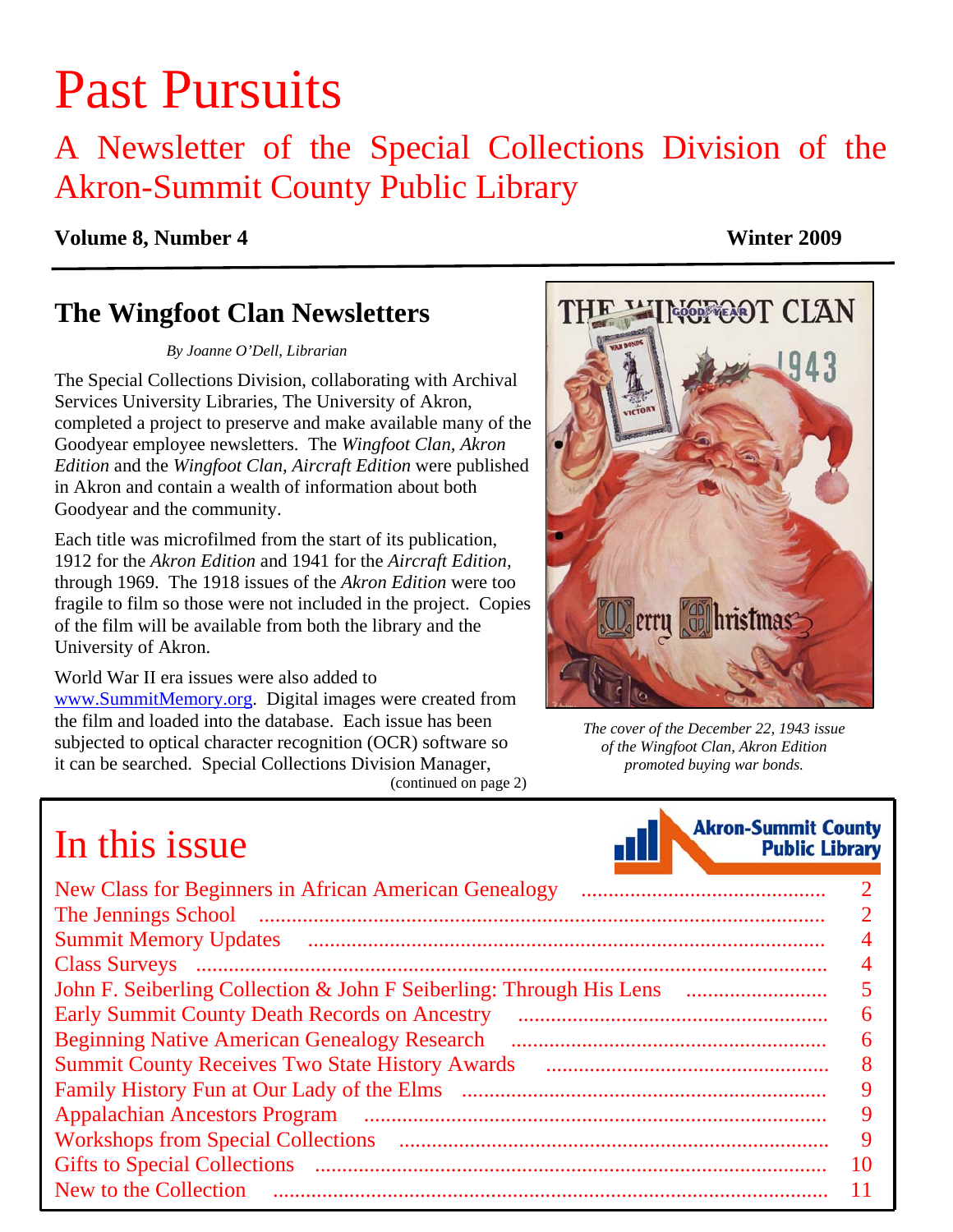### <span id="page-1-0"></span>**Wingfoot (continued)**

Judy James searched for her family and found an announcement of her parents' engagement in 1942. You can search the newsletters from the advanced search page at

http://www.summitmemory.org/cdm4/search.php. Select the Wingfoot Clan Newsletters from the **search specific collections** box. You can also browse the digitized issues at http://www.summitmemory.org/cdm4/browse.php.

Because Goodyear was so big and so important in Akron, the newsletters are like any small town newspaper. They are a goldmine of information both for local historians and genealogists. We owe many thanks to Archival Services for providing the source material and to the Goodyear Tire & Rubber Company for permission to reproduce it. As funding becomes available, we hope to make additional years available online.

### **New Class for Beginners in African American Genealogy**

Special Collections presents *Getting Started in African American Genealogy* - a new two-hour class for beginners in genealogy who have a specific interest in African American ancestral research. In addition to learning basic research methods and common sources used by all genealogists, participants will learn about records specific to African Americans and challenges to researchers with African American ancestors. Space is limited. To sign-up, please contact the appropriate location.

#### **Odom Branch** (330.434.8726)

*Wednesday, January 27, 6 pm Monday, February 22, 6 pm*

**Maple Valley Branch** (330.864.5721) *Thursday, January 28, 6 pm* 

#### **Main Library (**330.643.9030) *Tuesday, February 9, 6:30 pm Tuesday, March 9, 6:30 pm*

**Highland Square Branch** (330.376.2927) *Tuesday, February 23, 6 pm*

### **The Jennings School**

*By Michael Elliott, Public Service Assistant* 

Rev. Isaac Jennings was a visionary. The aptly named "father and founder of the Akron school system," Jennings imagined a place where all children would be afforded the chance to attend school and obtain an education – not just those whose parents could pay tuition. The foresight of Jennings and other like minded Akron citizens of his era ultimately resulted in the "Akron School Plan." This original document outlining a classification, grading and funding system proved so successful that its framework was adopted in 1853 by Ohio to be implemented by local school systems across the state. Moreover, the template proved to be so workable that several other states followed suit in subsequent years.

On May 14, 1846, a public meeting was held on the subject and a committee formed to consider making changes to the educational system as it then existed and to put forth any proposals in writing. Over the next few months, the committee completed its assignment and at another meeting held on November 21, 1846, the following recommendations were in essence, made:

- Creation of one school district in Akron providing free education for all children
- Direct election by popular vote of school board members
- Build primary schools as needed across the city
- Support/funding of the local schools through the taxation of property.

Of these, the most controversial plank in the newly proposed system was the funding that was provided by the direct taxation of the owners of real estate (a levy), a formula which exists to this day. As might be imagined, this formula proved to be hugely unpopular with larger property owners without school age children, a sentiment which still survives. Nevertheless support for the committee's report was such that several influential Akron citizens (including Harvey B. Spelman, the future father-inlaw of John D. Rockefeller) were assigned the task

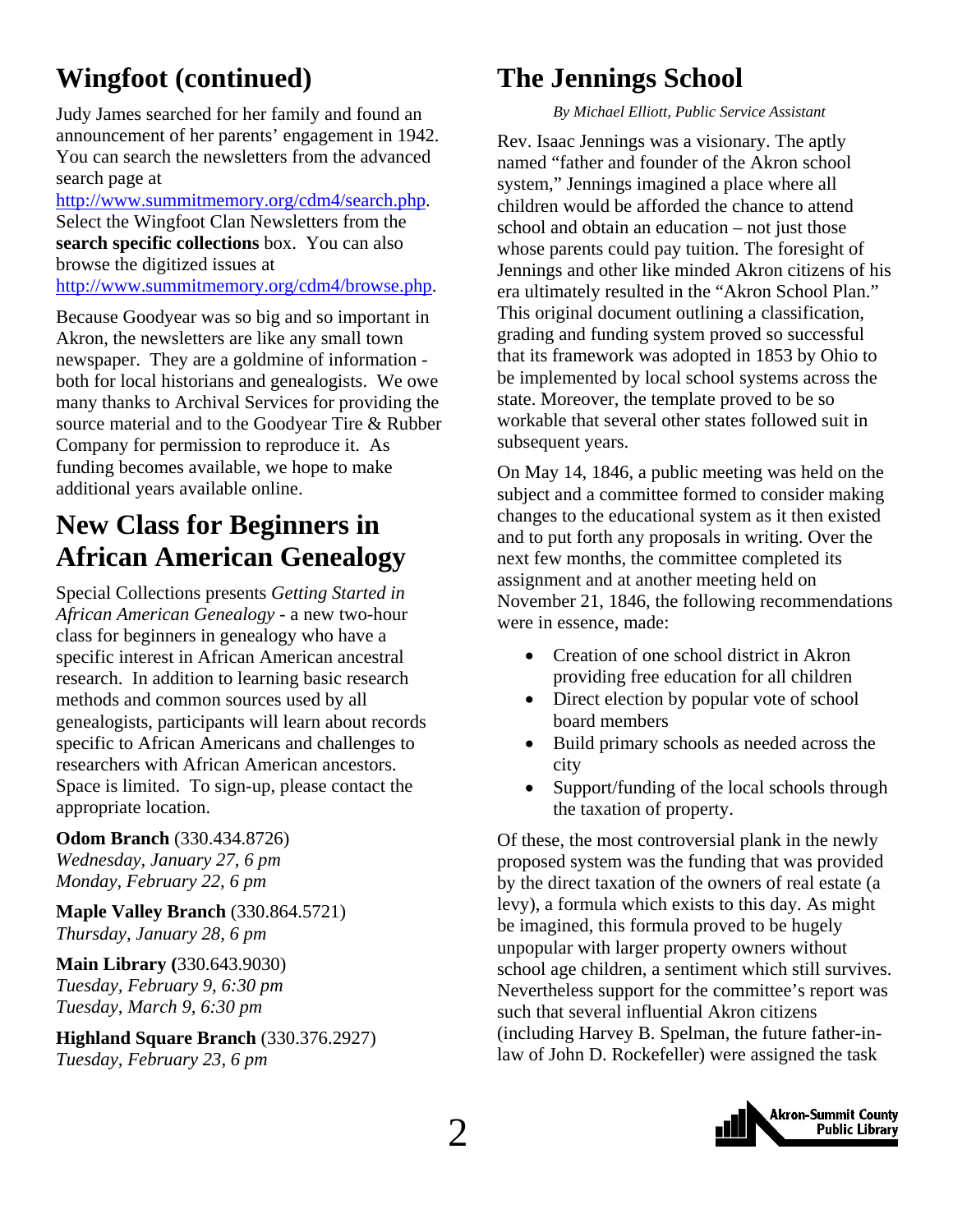of securing the necessary legislation to make it official. Shortly thereafter, a bill was introduced to the Ohio legislature which approved the plan on February 8, 1847.

Immediately after receiving approval from the state legislature, a building site was purchased on Mill St. between Summit and Prospect streets comprising nearly three acres. An ordinary frame structure was hurriedly built there, and from 1847 through 1852, the district's children were taught there. This original building proved to be woefully inadequate in both space and quality. The *Summit County Beacon* of March 28, 1849 pronounced it of an "unsuitable character" for scholars. Clearly a new building was needed, but there were not sufficient funds available for construction. The two choices then available were to either suspend operations of the area schools for at least one year or levying an additional tax, a course that was eventually taken after considerable discussion.

The cornerstone for the new school was placed August 18, 1851 with former mayor and master mason Lucius Bierce performing the honors. Construction proceeded slowly, but the new building was opened and dedicated on October 13, 1853. The school was originally designed to accommodate a maximum of 300 students with six teachers and a principal in attendance but due to the increasing population of the city Akron, two substantial wings were added to the main structure in 1867, and over the next few years, two frame annexes had been built on the property. Early on, to keep the site somewhat secure and to be more aesthetically pleasing, shade trees were planted and a substantial stone retaining wall was built along Summit St. The other three sides of the property were enclosed by a high wooden board fence.

Although other elementary schools were shortly afterwards constructed, the Jennings building functioned as the only public school in Akron offering secondary instruction from 1853 through 1885 until the opening of the Akron (later Central) High school. For the first few years after being built, the high school students received instruction on the top floor, the intermediate grades on the

ground floor and the primary grades in the basement. After the new high school was opened in 1886, the Jennings building was used strictly as an elementary school through the 1895 school year.



*Jennings School c. 1890 at the intersection of Summit and Mill Streets. From the Pockrandt Collection.* 

After the structure's use as a school was finished, the idea was briefly entertained by the school board to refurbish the building and offer it for sale to anyone wanting to use it as a place of business. Nothing came of this, probably because of the finite amount of space the structure offered and the building's somewhat advanced state of decay. It subsequently sat abandoned and unused - the haunt of vagrants and used as an informal clubhouse by gangs of neighborhood boys. The chairman of the school board in November of 1896 went so far as to refer to the premises as a "den of iniquity." Eventually, bids were taken for the demolition of the school and work began to this effect on September 17, 1900. By November, the old building had been totally razed. Shortly afterwards, the slope of the property was cut down and graded for use as a rail yard and freight depot by the Pennsylvania Railroad, the new property owner. In short order, the elevation of the property was reduced to such an extent that it was necessary to build a 200 foot viaduct for Prospect St. to its intersection with the concurrently under construction Mill St. viaduct. The abutments of this viaduct on the north side of the Jennings School site where Prospect St. abruptly ends can still be seen.

Today, the site of the old place is nothing more than a parking lot. Abandoned by the railroad, the site

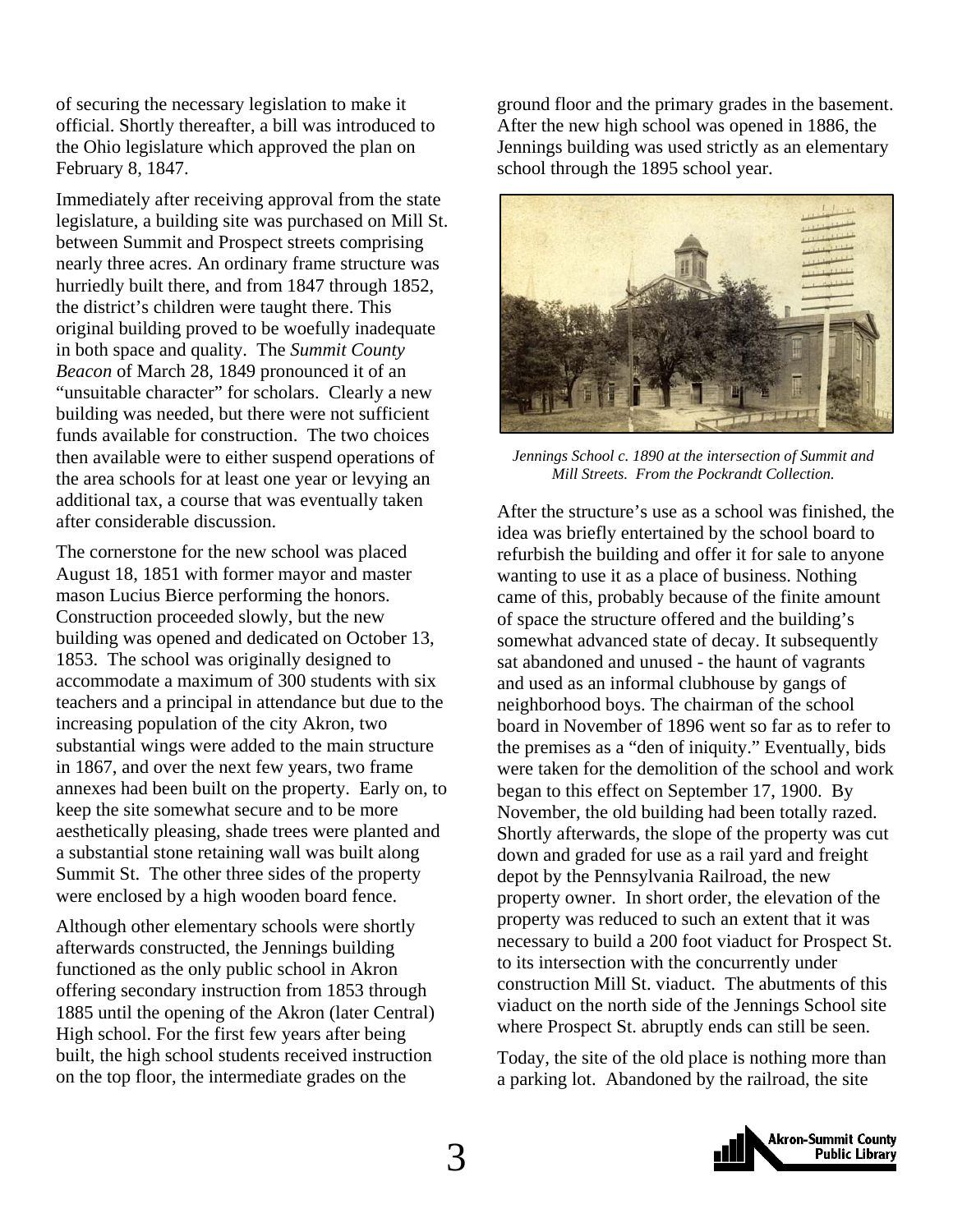<span id="page-3-0"></span>was quickly converted into parking for the Quaker Square Hotel and shopping complex. Recently acquired by the University, on any given day, hundreds of cars can be found parked there. Hurried University students come and go not imagining the history associated with the site.

And what of Isaac Jennings? Immediately after the Ohio legislature approved the "Akron school law" in 1847, he married and relocated to Stamford, Connecticut, still filling the office of a Congregational Minister. Later, he relocated to Bennington, Vermont, continuing his lifelong calling as a Pastor and where he died in 1887. Today, he is still honored in Akron, lending his name to the Jennings Middle School.

### **Summit Memory Updates**

The **[Wingfoot Clan Newsletters Collection](http://www.summitmemory.org/cdm4/browse.php)** contains searchable issues of the *Wingfoot Clan Akron Edition* from 1939-1946 and the *Wingfoot Clan Aircraft Edition* from 1941-1945. These genealogically rich newsletters were contributed by [Archival Services University Libraries, The](http://www3.uakron.edu/ul/archives/) University of Akron.

The **[Rubber Division, ACS Oral History Series](http://www.summitmemory.org/cdm4/browse.php)** includes interviews with scientists, engineers, publishers, and executives from both industry and academia who have made significant contributions to rubber science and technology and, in many [cases, to the growth of Akron. The Rubber](http://rubber.org/)  Division of the American Chemical Society contributed this collection.

The **[Sports and Leisure from Stan Hywet Hall &](http://www.summitmemory.org/cdm4/browse.php)  Gardens Collection** includes 125 images of the Seiberling family and friends. This collection was contributed by [Stan Hywet Hall & Gardens](http://www.stanhywet.org/).

The [Barberton Public Library](http://www.barberton.lib.oh.us/) has contributed another collection. The **Barberton Churches Collection** [contains images of historic churche](http://www.summitmemory.org/cdm4/browse.php)s in Barberton, Ohio.

### **Class Surveys**

#### *By Jane Gramlich, Librarian*

If you've ever taken a genealogy class with us, you know that we ask you to fill out an evaluation form to help us as we develop new classes. We really do read them and consider your comments! We appreciate all the positive reviews and think about how we might implement some of your suggestions.

Two of the most consistent requests are more individualized help and more practice/computer time. We are working on ways to address this. Because everybody's genealogy is different, and class attendees can be at very different stages in their research, our classes are general overviews of a particular approach to research. The goal is to show you what's available, demonstrate examples, and encourage you to use those examples in your own search. Remember, if you need guidance finding or navigating through a Web site or database when you're at home, give us a call. We will be happy to try to find it or walk you through it. If you use our computers during regular hours in Special Collections, we can often take more time to help than in a class situation where there is a lot of material to be covered.

Other common survey requests are for classes focusing on African American genealogy and international records. Eastern Europe, Germany and Ireland are among specific overseas regions requested. We have just developed *Getting Started in African American Genealogy* and will be offering sessions in 2010. International genealogy can be a very murky, difficult area, due to fewer and harderto-obtain published records, cultural differences, and language barriers. To address this, one idea we are considering is bringing in experts as speakers to discuss this topic.

Stay tuned…we promise we'll do our best. In the meantime, thank you for all your valuable input.

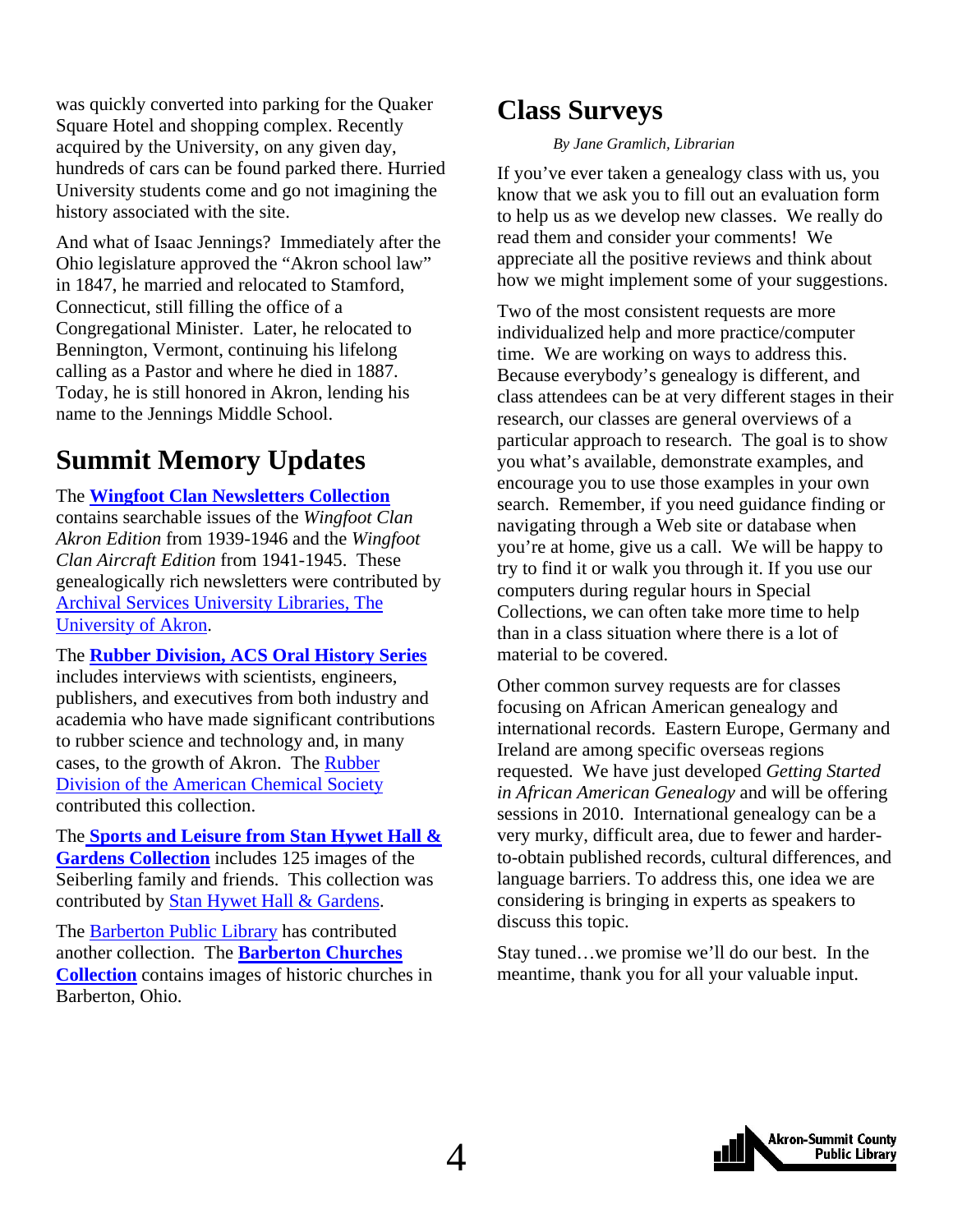### <span id="page-4-0"></span>**John F. Seiberling Collection**

*By Mary Plazo, Librarian* 

In the summer of 2008, the Special Collections Division was given permission to obtain a large collection of slides, photographs and other items that belonged to Mr. John Frederick Seiberling. John F. Seiberling (1918-2008) was born in Akron, Ohio. He received degrees from Harvard University and Columbia Law School, as well as an award for his service in World War II.

In addition to his many accomplishments as a United States Congressman (1971-1987), conservationist, and law school professor, John Seiberling was an avid photographer and environmental steward. Mr. Seiberling took literally thousands of photographs during his personal and professional travels. It has been said that Mr. Seiberling's photographs were influential in swaying legislators to vote for the conservation issues that he supported.

Of his many accomplishments there were two that were among his most well-known. One of them was his major effort in 1974 to create and preserve what is now known as the Cuyahoga Valley National Park. The second was his work and support in passing legislation for the Alaska

National Interest Lands Conservation Act of 1980 which protected over 100 million acres of federal lands in Alaska. We feel very privileged to have this collection and are pleased that we are able to share it with the public.

### **John F. Seiberling: Through His Lens**

To honor Mr. Seiberling and his artistic as well as politically driven photography, we are having a small exhibit of selected images from his slide collection here at the library. This exhibit will be on display from December 8, 2009 through February 2010. It will focus on four areas of Mr. Seiberling's travels: The Cuyahoga Valley National Park, The Alaska Lands, Around the United States, and International Travels. This exhibit will demonstrate the true talent and photographic eye that Mr. Seiberling possessed when capturing a moment. It will also show how he was able to persuade so many in Congress about the importance of protecting and preserving our parks and wilderness areas.

Without John F. Seiberling and his efforts, we might never have been able to enjoy the incredible park system in Northeast Ohio, nor many other natural wonders in the United States that we can still see and appreciate today.



*The Honorable John Frederick Seiberling during a visit to Yakutat, Alaska in the 1970s. Yakutat is a fishing village on Monti Bay in the Gulf of Alaska.* 

*From the John F. Seiberling Collection.* 

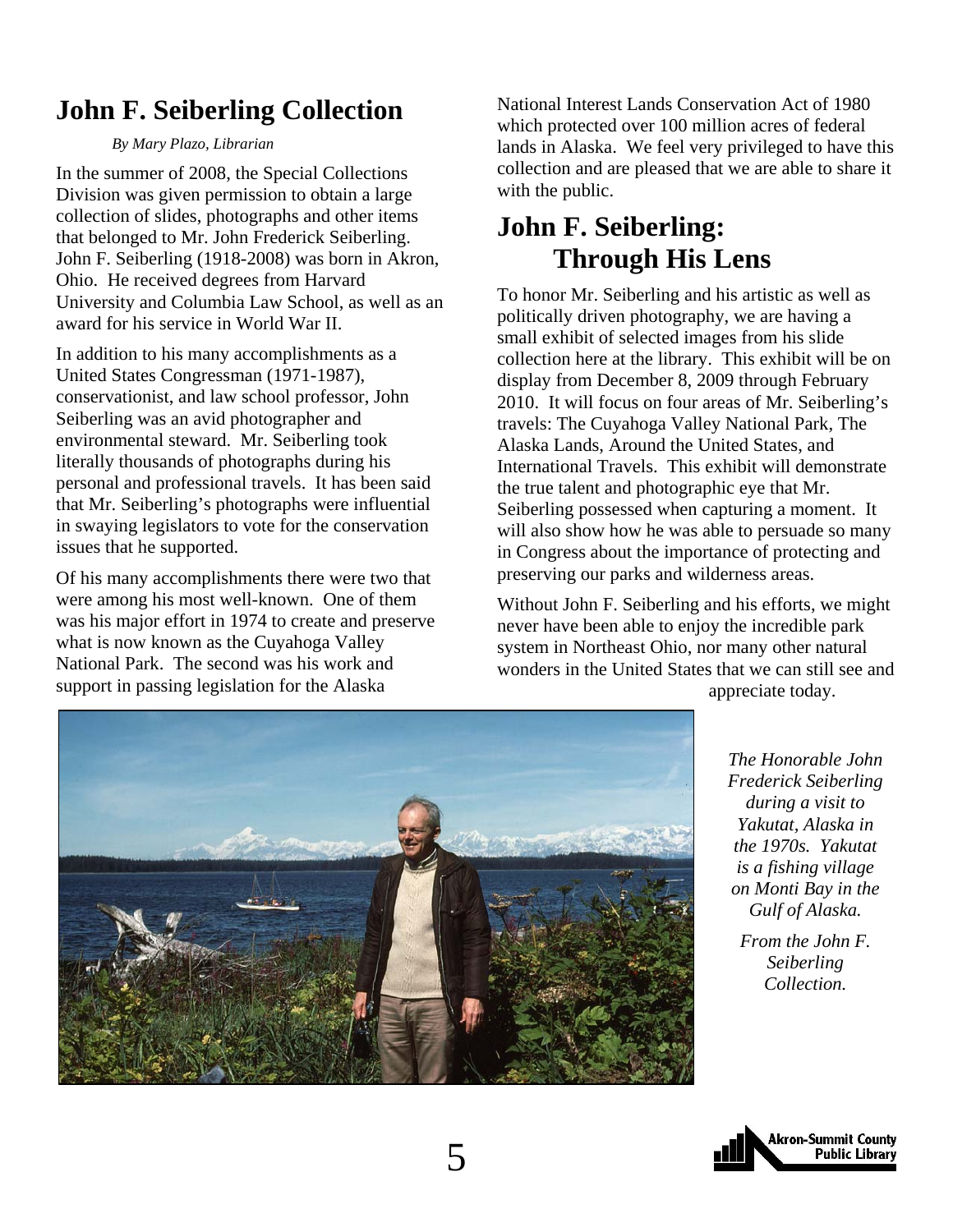### <span id="page-5-0"></span>**Early Summit County Death Records on Ancestry**

#### *By Iris Bolar, Librarian*

In partial fulfillment of the goal of the Probate Division of the Summit County Common Pleas Court to digitize thousands of the county's vital records, death records for Summit County (1870- 1908) are now accessible through *Ancestry.com* and *Ancestry Library Edition*. The completed project will eventually include digital access to pre-1908 birth records and marriage records from 1840 to 1980. A free, searchable name index is also planned to link the public to the records from the Probate Court's Web site. The Probate Division was awarded a grant in 2008 by the National Association of Government Archive and Records Administrators for the project. The \$150,000 grant was sponsored by Ancestry.com and FamilySearch.

These early death records are divided into three volumes with indexes: 1870–1891, 1892–1901, and 1902-1908. Currently, the records are *not* searchable and may only be browsed. Early records were kept in ledgers rather than certificates, and the information found within them includes: name of deceased, date of death, marital status, age, place of death, place of birth, occupation, names of parents (when deceased is an infant without a name), race, cause of death, place of residence, and occasionally, additional remarks.

|      |          | ancestry library edition                                                                                                                                                  |  |
|------|----------|---------------------------------------------------------------------------------------------------------------------------------------------------------------------------|--|
| Home | Search - | Charts and Forms                                                                                                                                                          |  |
|      |          | You are here: Search > Summit County, Ohio, Death Records, 1870-1908<br>Summit County, Ohio, Death Records, 1870-1908                                                     |  |
|      |          | To find a record in this database, please browse using the links provided below. All of the<br>images are browsable, but no search function for names or keywords exists. |  |

Some information on Ohio deaths for the years 1908-1932, 1938-1944, and 1958-2002 has been available through *Ancestry* for some time, and free access to digitized Ohio death certificates from December 20, 1908 through 1953 is available through FamilySearch Labs at http://labs.familysearch.org.

### **Beginning Native American Geneaolgy Research**

#### *By Cheri Goldner, Librarian*

Researching your Native American ancestry begins the same way that any solid genealogical research does—by starting with yourself and working backward. If you follow this approach, you'll stand a much better chance of discovering the four facts that you should know about a person before you begin looking for them in Native American resources: the person's name, the name of his or her federally-recognized tribe, approximately when the person lived, and the state or territory in which the person lived. Gathering even these basic facts may involve some research.

Some Native American ancestors may have had only one name up until the Indian census rolls began in 1885, when a surname or a new English version of the name may have been assigned. It may be very difficult to prove your relationship to anyone on an Indian census roll if your family has not kept well documented information.

If you don't already know the name of your ancestor's tribe, there are historical sources that may help you. If you know where your ancestor lived, John R. Swanton's *The Indian Tribes of North America* may be useful, as it provides information about the tribes, sub-tribes, bands, etc. that lived in each state. Another source to try is Frederick W. Hodge's *Handbook of American Indians*, which describes over 800 tribes of the United States. Both of these volumes are available at the library.

Determining when your Native American ancestor lived can also be a little tricky, but should be easier when you start with yourself and work backwards. As a general rule, you can subtract 20 years from your birth date to determine that of your parents and so on until you reach your ancestor. That will give you an idea of which U.S. population schedules to search. Of course, if your Native American ancestor maintained a formal affiliation with his or her tribe, he or she likely will not appear in the U.S. federal census population schedules but rather in the Indian census rolls kept by the government agent

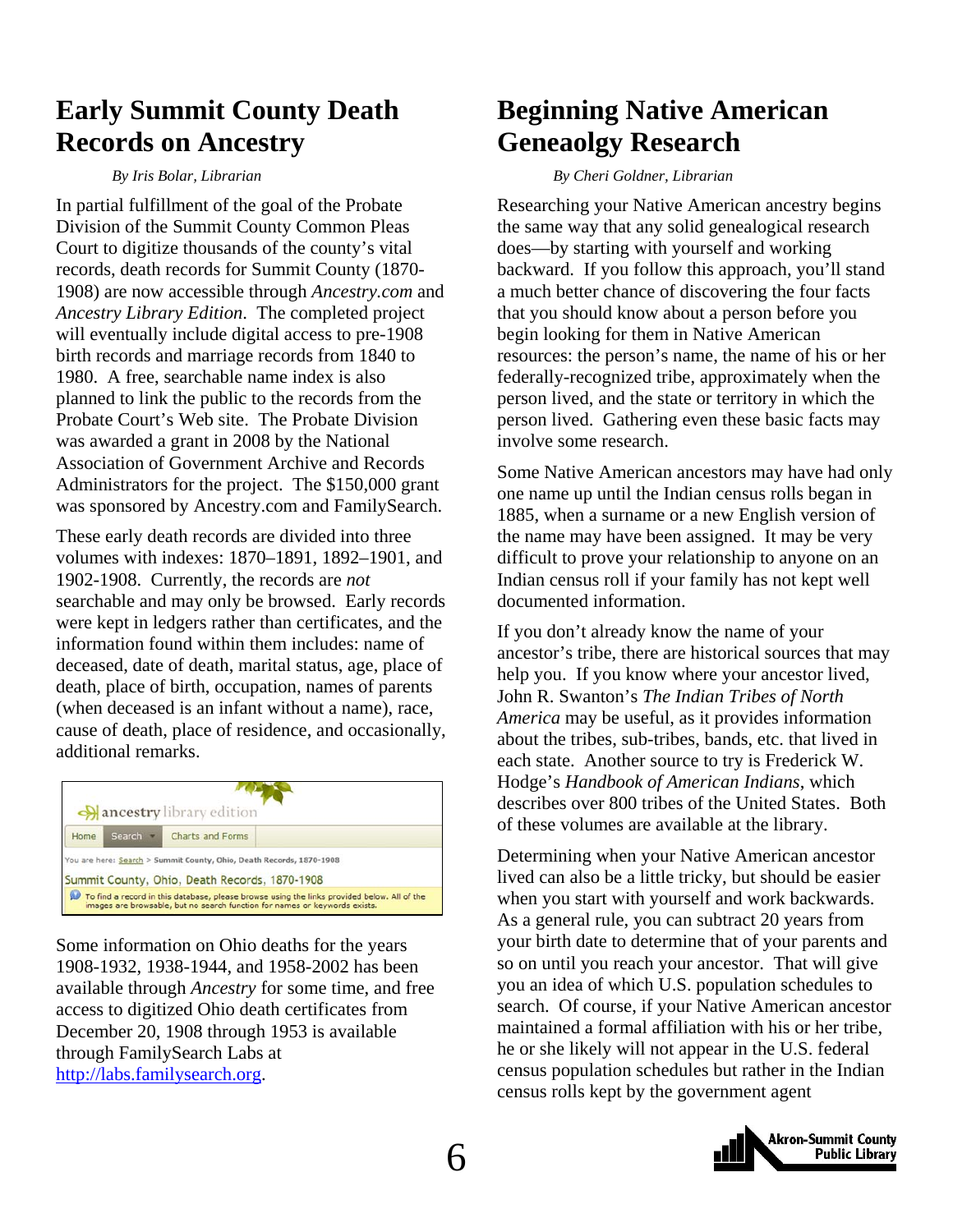responsible for that reservation. Still, you should try searching the U.S. population schedules. Individuals who identified themselves as Indian should have "Ind." or "In." in the color or race column.

| Camp McDowell Agency, Arizona,<br>taken<br>and compared to a second compared<br>William H. Gill.<br>United States Indian Agent.<br>August 10, 190 6. |                    |                      |            |                 |            |  |  |  |
|------------------------------------------------------------------------------------------------------------------------------------------------------|--------------------|----------------------|------------|-----------------|------------|--|--|--|
| <b>NUMB#R</b>                                                                                                                                        | <b>INDIAN NAME</b> | <b>ENGLISH NAME.</b> | <b>SEX</b> | <b>RELATION</b> | <b>AGE</b> |  |  |  |
|                                                                                                                                                      | Woh Hichima        | Thomas Wohichima     | u          | Head            | 37         |  |  |  |
| 2                                                                                                                                                    | <b>Hopa</b>        |                      | y          | Mother          | 30         |  |  |  |
|                                                                                                                                                      | Ca pen 1 vah       | John Keeler          | ĸ          | Son             |            |  |  |  |
|                                                                                                                                                      | Yukatanche         | Dock                 | N          | Head.           | 62         |  |  |  |
|                                                                                                                                                      | Paw Suah           | Richard Dickens      | n.         | Head            | 32         |  |  |  |
| 6                                                                                                                                                    |                    | Pauline              | ,          | Mother          | 32         |  |  |  |
|                                                                                                                                                      | Tuakany.           |                      | u          | Son.            | 5          |  |  |  |
| 8                                                                                                                                                    | Hatisle            | Nellie<br>٠          | 1          | Daughte         | 3          |  |  |  |



Finding where your ancestor lived can also be challenging. Tribes moved freely across North America, and many moved according to the season. In the early  $19<sup>th</sup>$  century, particularly after the Indian Removal Act of 1830, many more were relocated by the federal government. While removal can make finding your ancestor more difficult, the government kept extensive records of removal activities and the reservation population, and these sources can be a wealth of information once you know where to look for them.

Once you have identified your Native American ancestor's name, tribe, approximate dates and location, you'll be ready to search for specific Native American resources. These may be federal records, tribal records or miscellaneous records within state or regional repositories.

Federal records include the records of the Bureau of Indian Affairs (BIA), Indian agent reports, Indian census rolls, tribal enrollment records (the legal tribal records of those who have met membership

requirements), allotment records, annuity payroll records, court records, estate files, Indian hospital and health records, Indian school records, land claims material, maps, photographs, and government documents.

The most accessible of these federal resources are the Indian census rolls, original images of which are available in Ancestry's "U.S. Indian Census Schedules, 1885-1940" database. Pay particular attention to the so-called "transitional census" lists, those lists, usually dating from 1880-1890, that provide both the Indian and English names of an individual. By 1890, most Indian census lists provide only the English name. Ancestry has over 20 additional Native American resources among its holdings, though many are specific to a certain tribe or geographic area. You may search the Ancestry card catalog for the terms "Indian" or "Native American" to learn more about them.

Many of the other federal resources pertaining to Native American research are housed in the National Archives and Record Administration (NARA), either in Washington D.C. or one of its regional facilities across the county. NARA's Record Group #75 or RG 75, contains the historical records of the BIA, and there are a number of finding aids for this record group, as well as general information on Native American resources, at

www.archives.gov/research/native-americans/.

Some federal resources may only be available at the regional BIA office responsible for that tribe. The BIA site at www.bia.gov has lists and a map that will help you determine which region and agency serves which tribes. Most BIA offices do not keep individual Indian records, and the BIA does not maintain a national registry, so they likely won't be able to do a quick lookup for you. If you contact a BIA field office to request information, be prepared to give the name of the tribe, the name(s) and birth dates of ancestor(s), and relationships. You must provide specific information, otherwise field offices (and other institutions) probably cannot provide much useful information. The "Document Library" portion of the BIA site includes links to a "Guide to Tracing Your American Indian Ancestry," as well as

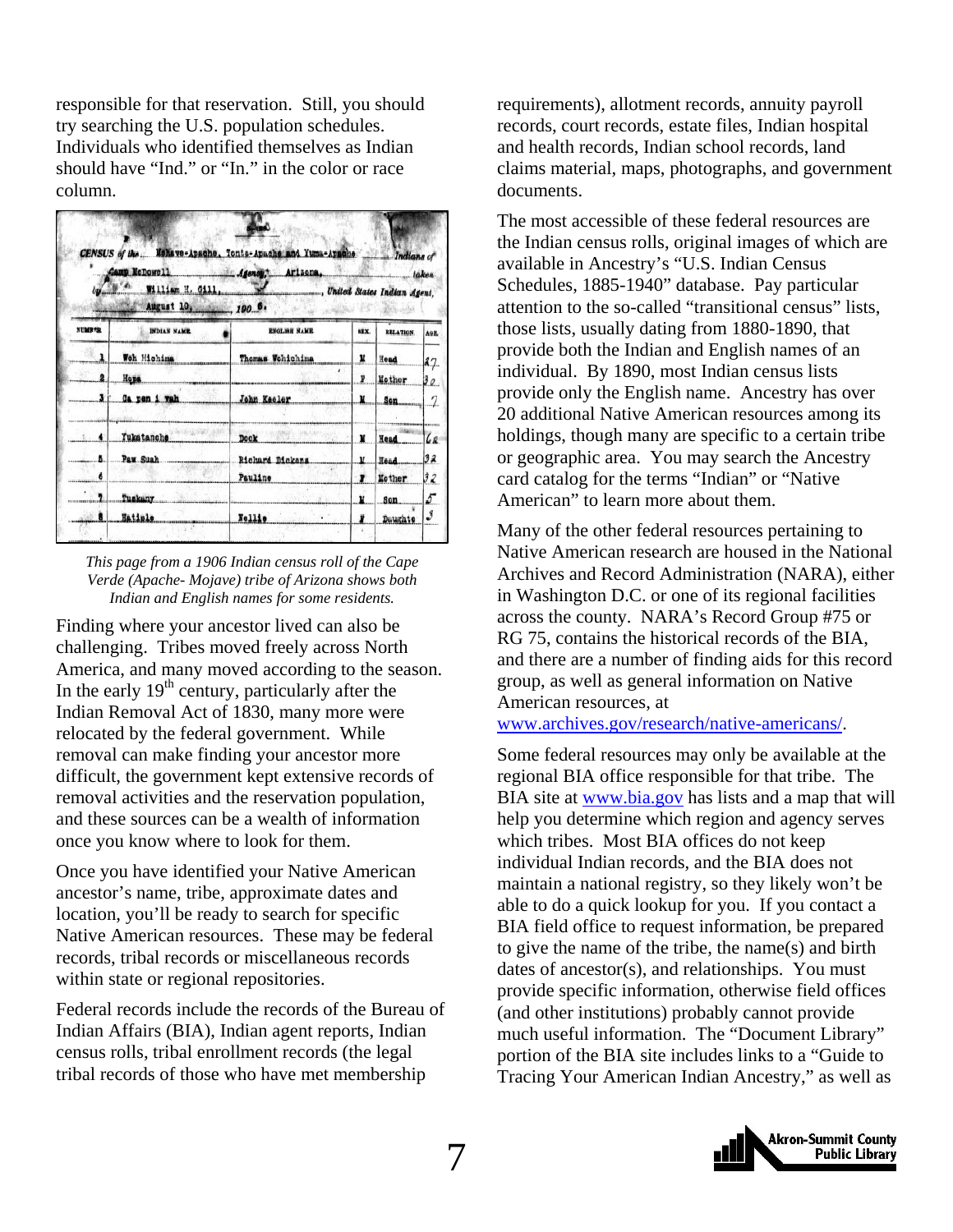<span id="page-7-0"></span>a tribal leaders directory that can be helpful when writing the tribe.

Indian tribal headquarters likely will not have the staff and resources to handle genealogical research, so it is important that you do as much research as you can before contacting them. It is also recommended that you contact the BIA office that serves the tribe in addition to the tribe itself. When you do contact the tribe, provide as much information as you can and be as specific as you can in your request. Among the tribal records that may be available are tribal business records, cemetery records, church records, court records, and newspapers. Other tribal records may be available at Indian historical and genealogical societies.

In addition to searching federal and tribal resources, you may also want to check the holdings of state or regional repositories like libraries, archives and historical societies for information on your Native American ancestor. They may have records within their holdings, such as correspondence, journals, photographs, published histories, theses or dissertations, microfilm or oral histories, which can shed light on your ancestor or at least his or her tribe. For example, Cecelia Svinth Carpenter, whose book *How to Research American Indian Blood Lines* was consulted in writing this article, found information on her great-grandfather, a Hudson's Bay Company employee, among the company's papers in a research library collection.

Special Collections has some Native American genealogy manuals, including Carpenter's book, in our collection to help you get started. You should also consult the Native American genealogy information on the NARA and BIA sites, as well as those on general genealogy Web sites like accessgenealogy.com and Cyndi's List.

When you've reached the point where you're ready to begin working with the Native American resources, we have a small collection of published tribal records that may be helpful to you, and we can help you find the sources available within our subscriptions databases. In addition to the Ancestry sources mentioned above, Footnote.com, a database available through the library, also provides access to

the Indian census rolls from 1885-1940, as well as to a variety of Cherokee sources, a Ratified Indian Treaties database, and a small collection of photographs taken by Frank A. Rinehart, an Omaha, Nebraska commercial photographer commissioned to photograph the 1898 Indian Congress.

Researching your Native American ancestor will most likely involve a fair amount of traditional genealogy research – correspondence, microfilm, etc. – but the more effort you put into it, the more you will learn.

### **Summit County Receives Two State History Awards**

#### *By Judy James, Division Manager*

Each year, the Ohio Association of Historical Societies and Museums (OAHSM) recognizes Ohio museums, historical societies, libraries, and individuals that have contributed to the preservation of Ohio's history. On October 4, the Summit Memory Project, www.SummitMemory.org, was the recipient of an Outstanding Achievement Award for Outreach at an awards ceremony at the Ohio Historical Center in Columbus.

Affiliated with the Ohio Historical Society, the membership of OAHSM consists of organizations devoted to the preservation of local history in the state of Ohio. It offers workshops, networking, consultation services, and a lending library for its membership. On behalf of all of our Summit Memory partners, Special Collections is proud to receive this award.

Also receiving an award was Ruth Wright Clinefelter, who was recognized for Outstanding Individual Achievement for her dedication and contribution to local history projects and organizations in Summit County. Ruth has provided countless hours of service to the Summit County Historical Society, Cascade Locks Park Association, and the Akron Women's History Project, among others. Ruth's historic Summit County postcard collection is one of the most-viewed exhibits in the Summit Memory Project.

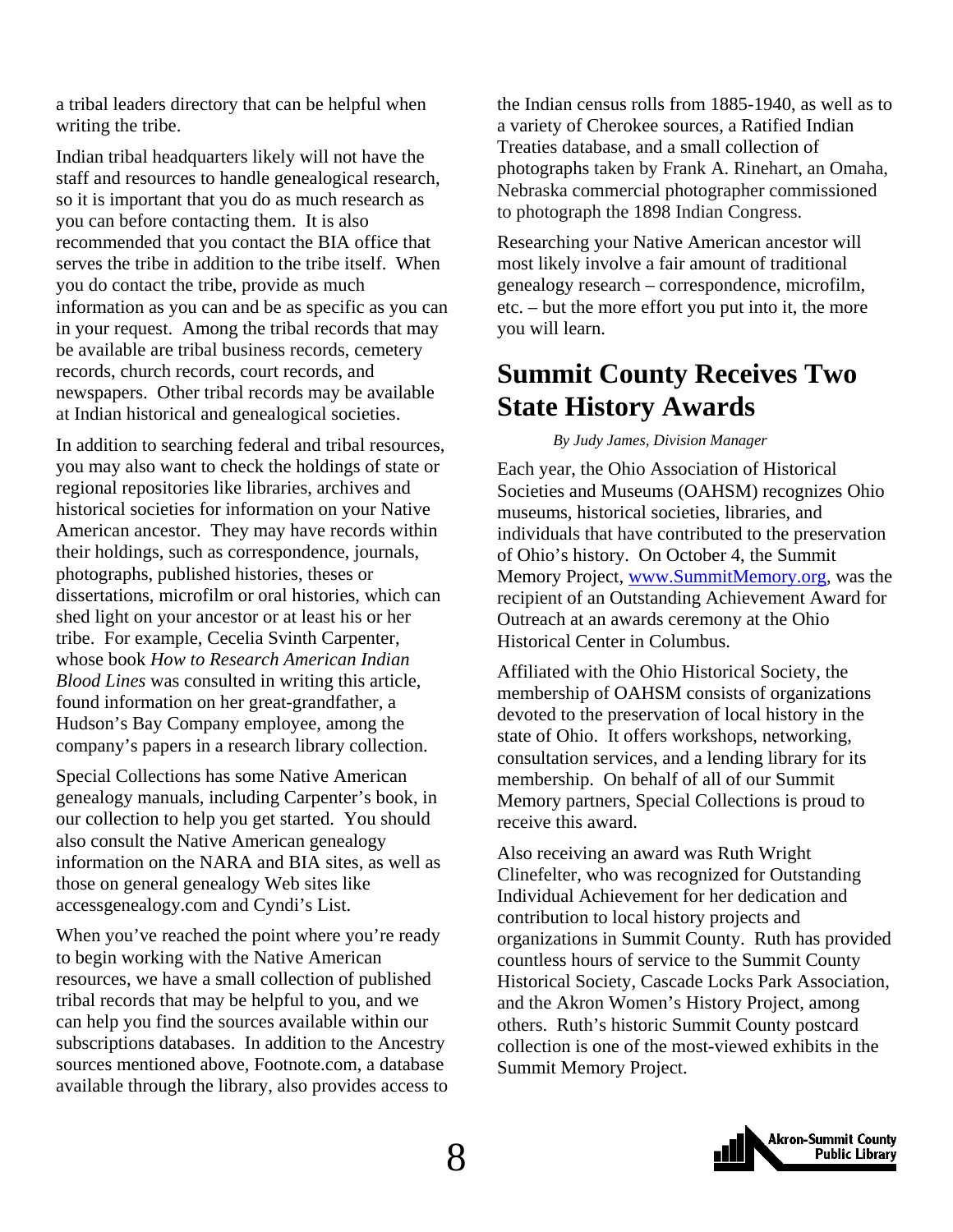### <span id="page-8-0"></span>**Family History Fun at Our Lady of the Elms**

The students of Ms. Simms' fifth grade class at Our Lady of the Elms are learning that history can be fun. Each year, Ms. Simms, along with Campus Library Media Specialist and devoted family historian Tim DeFrange, present a unit on family history. Students conduct interviews with family members, collect photographs and memorabilia, and create lovely binders to preserve their hard work. The project concludes with a tea for family members where the students share their work. Special Collections is pleased to announce that the fifth grade class of 2009 has presented copies of each of their binders to the library where they will be preserved for future descendants of these young family history sleuths.

### **Appalachian Ancestors Program**

On Saturday, November 7, Special Collections, in conjunction with the Summit County Chapter of the Ohio Genealogical Society, hosted *Discovering Your Appalachian Ancestors,* an all-day workshop on researching West Virginia, Virginia, and Kentucky ancestors. Local film producer and West Virginia native Mari-Lynn Evans began the day with an inspiring discussion about Appalachia and the importance of preserving not only its rich culture, but also its land and environment. Certified genealogist Barbara Vines Little followed with an overview of West Virginia resources, as well as a fascinating talk on the French and Indian War and how it influenced settlement patterns in Virginia and West Virginia. The afternoon was devoted to Kentucky research, with certified genealogist, Jana Sloan Broglin, who presented an informative talk on Kentucky records and another on Kentucky wills and estates. Susan Scouras of the West Virginia Department of Culture and History provided demonstrations and tips for using the digitized West Virginia vital records database, a goldmine for West Virginia researchers. Special Collections thanks all of our speakers, as well as the almost 100 attendees who made the day a resounding success.

### **Workshops from Special Collections**

#### **Getting Started in Family History**

*Saturday, January 9, 10 – 11:30 am OR Saturday, January 9, 2 – 3:30pm OR Tuesday, February 2, 6:30 – 8 pm OR Saturday, March 27, 10 – 11:30 am OR Saturday, March 27, 2 – 3:30 pm*  Join the Special Collections Division for an introduction to genealogy for new family historians. Each session will include an overview of genealogical sources available at the Library, suggestions for getting started, and tips for organizing your research. This workshop meets in the Special Collections Division - Third Floor, Main Library. For more information and to sign up, contact the Special Collections Division, 330.643.9030 or speccollections@akronlibrary.org.

#### **Finding Your Family in the Census**

*Tuesday, January 12, 6:30 – 8:30 pm OR Saturday, March 20, 10 am – noon OR Saturday, March 20, 2 – 4 pm* 

United States Census records are rich sources of genealogical information. Join us as we learn more about using these valuable records in your family research. As we will be using electronic resources, basic computer skills are recommended. This workshop meets in Computer Lab 2 – First Floor, Main Library. For more information and to sign up, contact the Special Collections Division, 330.643.9030 or speccollections@akronlibrary.org.

#### **Getting Started in African American Genealogy**  *Tuesday, February 9, 6:30 – 8:30 pm OR Tuesday, March 9, 6:30 – 8:30 pm*

Do you want to trace your African American family tree? Not sure how or where to begin? The Special Collections Division presents a class for genealogy beginners who have a specific interest in African American ancestral research. This workshop meets in Meeting Room 1 – Main Library. For more information and to sign up, contact the Special Collections Division, 330.643.9030 or speccollections@akronlibrary.org.

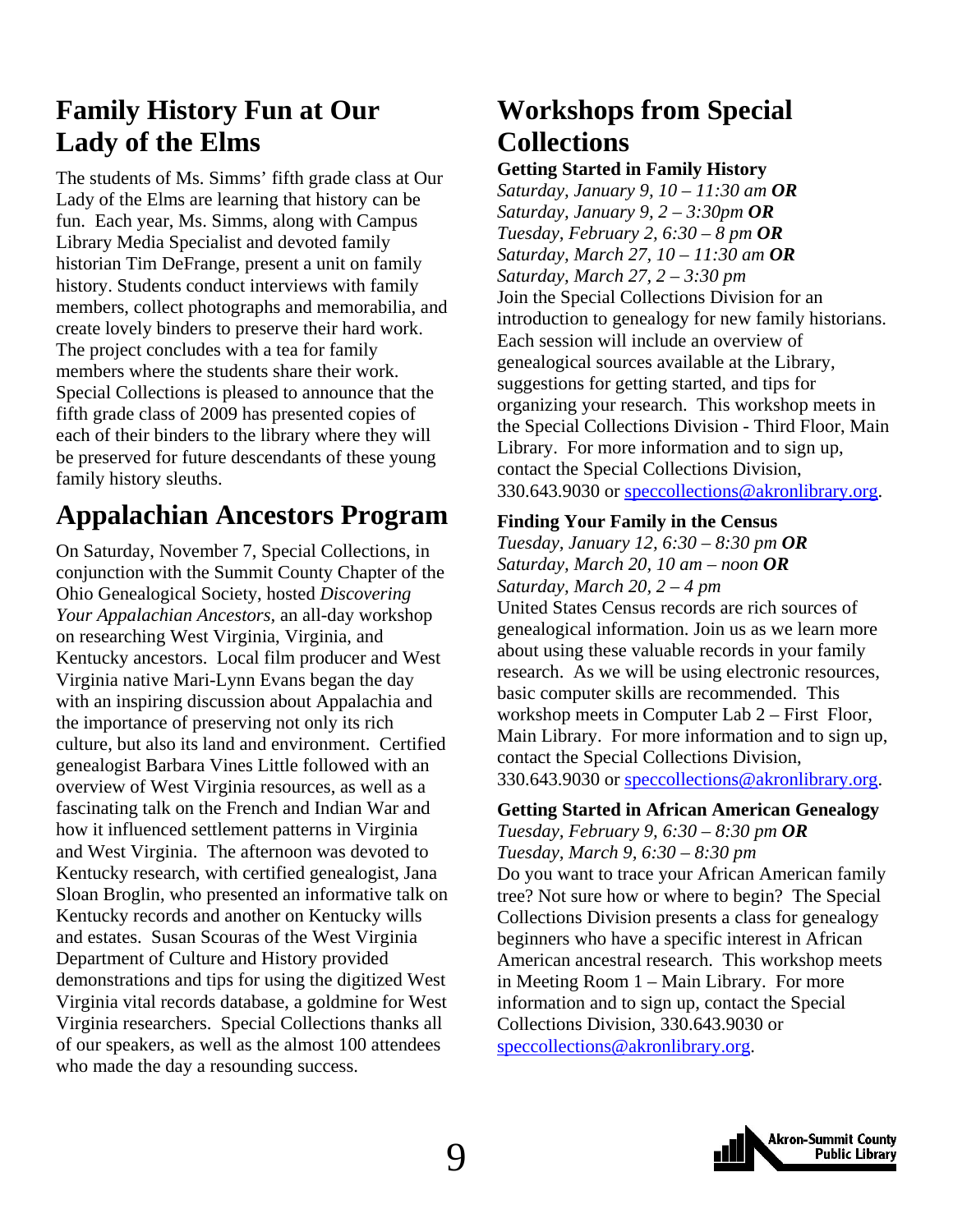#### <span id="page-9-0"></span>**Finding Your Immigrant Ancestors**

*Saturday, February 13, 10 am – noon OR Saturday, February 13, 2 – 4 pm*  Most of us will find immigrant ancestors somewhere in our family tree. Join staff from the Special Collections Division for a discussion of identifying immigrant ancestors and locating passenger lists and naturalization records. As we will be using electronic resources, basic computer skills are recommended. This workshop meets in Computer Lab 2 – First Floor, Main Library. For more information and to sign up, contact the Special Collections Division, 330.643.9030 or speccollections@akronlibrary.org.

#### **Branching Out: Second Steps in Genealogy Research**

*Tuesday, February 16, 6:30 – 8:30 pm*  A detailed continuation of *Getting Started in Family History,* this class is geared toward those who have already done some research. Participants will learn what to expect when working with vital records and obituaries, and basic search strategies for finding them in both online and traditional sources. This workshop meets in Meeting Room 1 – Main Library. For more information and to sign up, contact the Special Collections Division, 330.643.9030 or speccollections@akronlibrary.org.

#### **Introduction to Internet Genealogy**

*Tuesday, March 2, 6:30 – 8:30 pm*  Overwhelmed by the abundance of genealogy information on the Internet? Learn about genealogy databases that are available through the Library, as well as how to find and evaluate many popular free Internet genealogy Web sites. As the emphasis will be on using electronic resources, basic computer skills are recommended. This workshop meets in Computer Lab 2 – First Floor, Main Library. For more information and to sign up, contact the Special Collections Division, 330.643.9030 or speccollections@akronlibrary.org.

Published by the Special Collections Division of the Akron-Summit County Public Library, Akron, Ohio. Editor: Joanne O'Dell

### **We would like to thank the following for their generous donations:**

Robert Babb for *Descendants of Samuel Babb and Other Family Members* by Robert A. Babb.

Cuyahoga Portage Chapter DAR for *The Civil War Letters of Lt. Milton B. Campbell, Carlin's Wheeling Battery: a History of Battery "D", First West Virginia Light Artillery, A Soldier's Life Revisited: Major George C. Trimble, 11th West Virginia Infantry* in memory of Mary Evelyn Petry.

Cynthia Frazee for *Akron Canton's Great Blizzard Travel Game.*

Marilyn Gill for scrapbook about the USS Akron created by Edward G. Gill.

Barbara Griffith and the Continental Society Daughters of Indian Wars for *Ohio Was Their Home*  by Mary Eileen Schuler Levison.

Bonnie Lias for two oral history interviews and accompanying slides of Nan Rainey and Milo Chelovitz.

Jean Libby for *John Brown Photo Chronology* by Jean Libby.

Carolyn Mackey for video recording, *Akron and Lisle Buckingham.*

Marilyn Merryweather for *Time in a Box: an American Family History* by Marilyn Way Merryweather.

New York Central System Historical Society for two newsletters, *Central Headlight.*

Karen Stadler for Family Tree Maker CDs.

Summit County Chapter Ohio Genealogical Society for *West Virginia Cemeteries* in memory of Earl L. Royer and *History for Genealogists* in memory of Mary C. Nugent and Hartien Sharp Ritter.

Summit County Chapter Ohio Genealogical Society for CD, *Norton Township Cemeteries.*

Irene Walker for eight genealogy books.

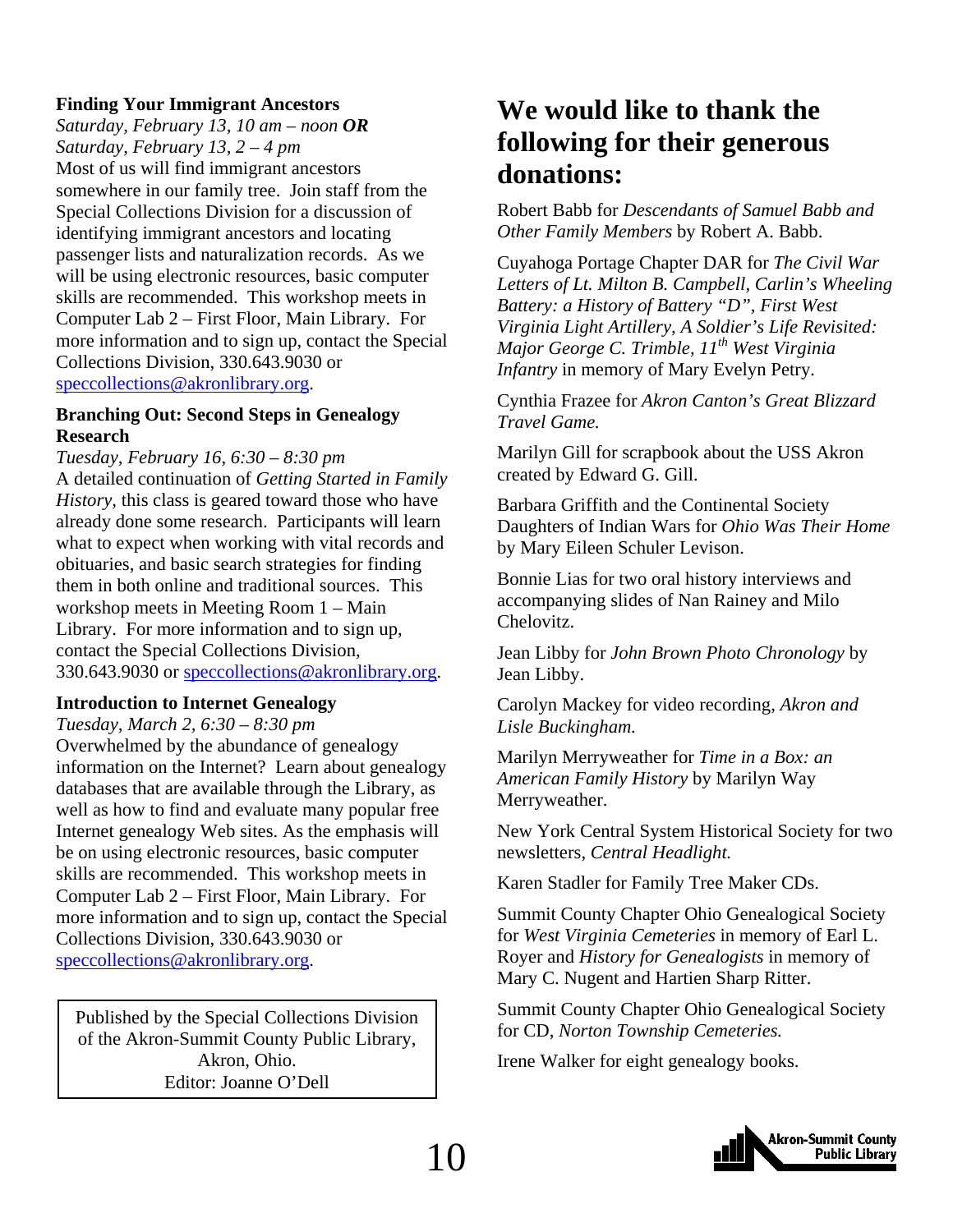### <span id="page-10-0"></span>**New to the Collection**

#### **Alabama**

Researching African American genealogy in Alabama: a resource guide

#### **Connecticut**

Genealogical references in Stamford land records

#### **District of Columbia**

Compensated emancipation in the District of Columbia: petitions under the Act of April 16, 1862

#### **Kentucky**

Camp Nelson: a Civil War history Deaths prior to 1911, Nelson County: complete index, including slaves and free blacks General index to wills, Henderson County, 1799- 1966 Grayson County cemeteries Nelson County marriage index, 1860-1950 Oak Hill Cemetery [Henderson Co.] They are here: Letcher County cemeteries. Woodford County Sunset Memorial Gardens interment list: August 12, 1957 to May 2001

#### **Maryland**

Colonial records of southern Maryland Inhabitants of Frederick County, 1750-1790 Maryland marriage evidences, 1634-1718 Records of marriages and burials in the Monocracy Church in Frederick County and in the Evangelical Lutheran Church, 1743-1811 Research in Maryland Western Maryland newspaper abstracts

#### **Massachusetts**

The Pilgrim migration: immigrants to Plymouth Colony, 1620-1633

#### **Michigan**

1904 Wayne County landowners index and maps Ada Township cemeteries and lot owners (Kent County) Blendon Township records, Ottawa County Bloomdale Cemetery, Trenton Bowne Township and Gaines Township cemeteries: Kent County Church record index, 2 vols. (Kent County)

City of River Rouge, Wayne County death records: 1901-1928 Clinton County rural directory Death records for Chester Township, Ottawa County Deaths in Detroit from June 1, 1883 to May 15, 1884: compiled from city mortuary reports Federal land patents, Kent County Guide to Detroit churches, 1850-1900: extracted from Detroit city directories Historical datebook of Clinton County Index to church records at the Grand Rapids Public Library Index to Michigan soldiers obituaries, Civil, Spanish and World War 1 Index to the 1884 state census of Kent County Index to the 1894 state census, Kent County Index to the W.M.G.S. manuscript and family history collection Indexed list of landowners from 1876 illustrated historical atlas of Wayne County and maps Jamestown Township records, Ottawa County Latzek Funeral Home registers: an index of ten volumes, 1903-1962 Main genealogical sources in the Grand Rapids Public Library Midland County obituaries, 1872-1982 Mt. Calvary Cemetery (St. Mary's), Rockwood Mt. Carmel Cemetery, Wyandotte. 3 vols. Oak Ridge Cemetery, Brownstone Oak Ridge Cemetery, Clinton County Research in Michigan St. Francis Xavier Cemetery, Ecorse Solon Township cemeteries and death records, 1900-1952, Kent County Spencer Township cemeteries: Kent County Vergennes Township cemeteries, Kent County Wacousta Cemetery, Clinton County

#### **New Hampshire**

Historical memoranda concerning persons and places in old Dover. 2 vols.

#### **New Jersey**

Bible records from Monmouth County

#### **New York**

Abstract of the 1825 state census, Herkimer County Abstract of the 1825 state census, Jefferson County

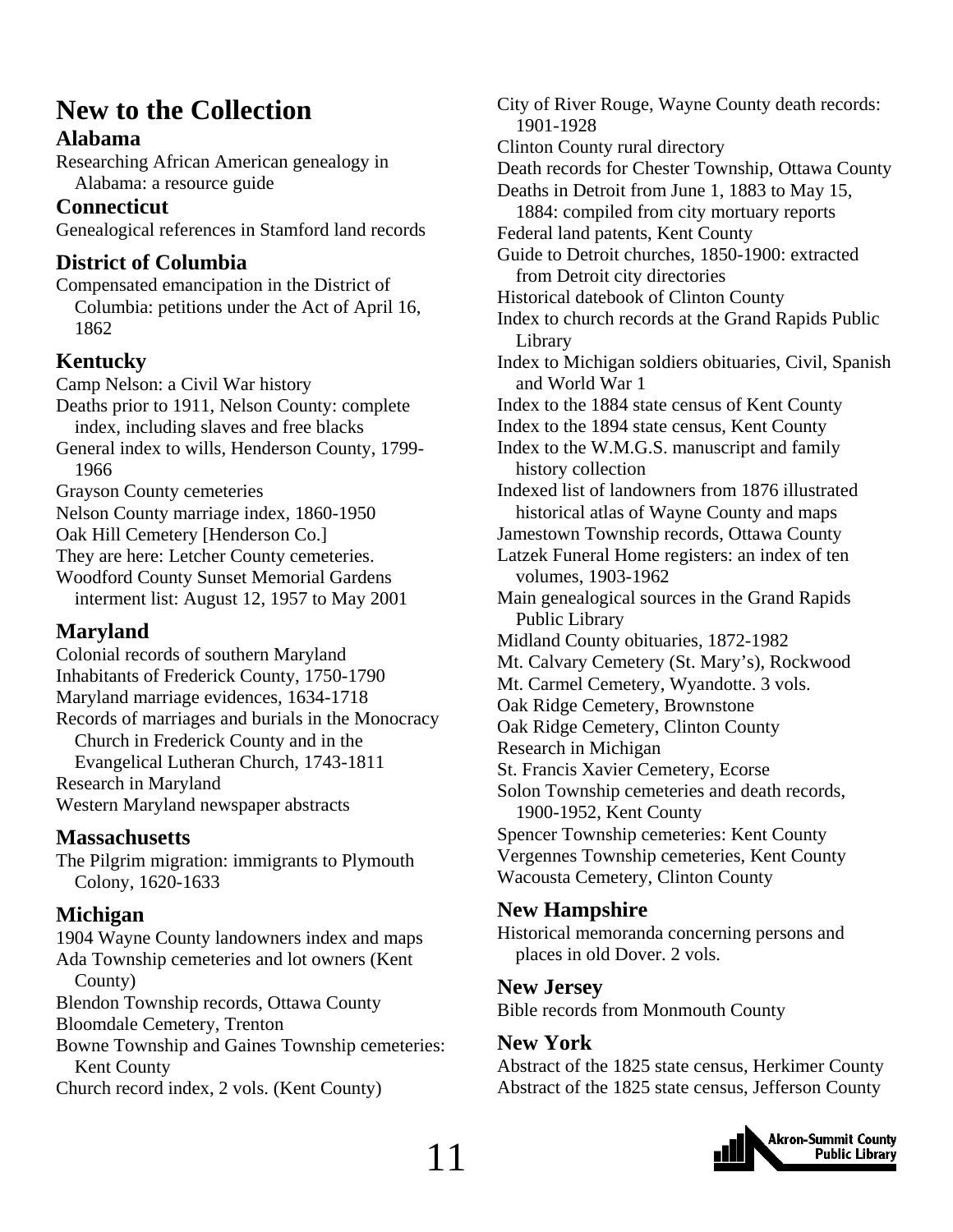#### **New York (continued)**

- Abstract of the 1825 state census, Lewis County Abstract of the 1825 state census, Schoharie County
- Abstract of the 1825 state census, Tioga County
- Abstract of the 1825 state census, Washington Co.
- Abstract of the 1825 state census, Yates County
- Abstract of the 1825 and 1835 state censuses,
- Cattaraugus Co. & 1825 state census Ellicottville Assessment rolls, Arkwright, Chautauqua County,
- 1857-1861 Assessment rolls, town of French Creek,
	- Chautauqua County, 1859-1863
- Church of the Assumption, Syracuse: baptisms, 1844-1860
- Church of the Assumption, Syracuse: marriages, 1844-1864
- Civil War veterans, town of Harmony, Chautauqua
- Cortland County federal census transcript, 1820
- Deaths, births, marriages: from newspapers Hamilton, Madison County, 1818-1866
- Death notices, 1819-1899, reported in the Fredonia Censor and a few other sources
- Early records relating to the Bloomville Church of Christ, Bloomfield, Ontario County: 1796-1809
- Genealogical information reported in The Grape Belt, Jan. 6, 1893-Dec. 30, 1899
- Genealogical information extracted from existing copies of the Forestville Free Press, 1890s-1950
- Genealogical information extracted from The Chautauqua News, Dec. 17, 1879-Aug. 26, 1891
- Genealogical information from the scrapbooks of Rose Pettit Crandall
- Militia enrollment list, June 1917, Dunkirk, [NY] Genealogical information reported in the Evening
- Observer, Dunkirk, Dec. 4, 1882-Dec. 31, 1899 Genealogical information reported in the Fredonia
- Censor, Fredonia, 1900-1926
- Mostly Ellery: from the scrap books of Clayburne B. Sampson
- New York essays: resources for the genealogist in New York state outside New York City
- The New York Foundling Hospital: an index to its census records (1870-1925)
- News clippings from the Jamestown Journal, 1843- 1868; also marriages and deaths, 1826-1868
- Nineteenth century marriages reported in the Fredonia Censor
- Payments involved in building the Erie Canal
- The settlers of Naples, 1790
- Spanish-American war veterans buried in Ontario County

#### **North Carolina**

Caswell County marriage bonds, 1778-1868 Cemeteries of Southport (Smithville) and surrounding area

#### **Ohio**

1836 Hocking County, Ohio Duplicate of Taxes The 1840 census: name abstracts of Brown County 1844 Wheeler Map of Pickaway County, Ohio 1846 tax list, Beaver Township, Pike County 1858 Kellogg Map of Pickaway County, Ohio 1894 directory and history of Nevada (Wyandot Co.) Abstracts from The Waverly Watchman newspaper, 1918 World War I Ancestor charts of Ross County Genealogical Society members. Multiple vols. Arlington: 175 years The Arnheim Lutheran Church parish register (Brown Co.) Around Worthington Athens Aurora Austintown Baldwin-Wallace College Bay Village Beaver funeral home records: Leist-Davis Co. Multiple vols. 1 Jan. 1913-April, 1941 Bellaire Birth records, Shelby County. Multiple vols. Book of diagrams and index of Indian landholders on the Wyandot reservation, Wyandot County at the time of cession. A bountiful heart: the life of Bob Evans Branching out family tree: a collection of ancestral charts by members of the Brown County OGS The brewing era in Akron Church of Christ of Port Jefferson: first records,

- 1873-1903 (Shelby Co.)
- Brown County German church records: Evangelical Reform Church; Lutheran Protestant Church

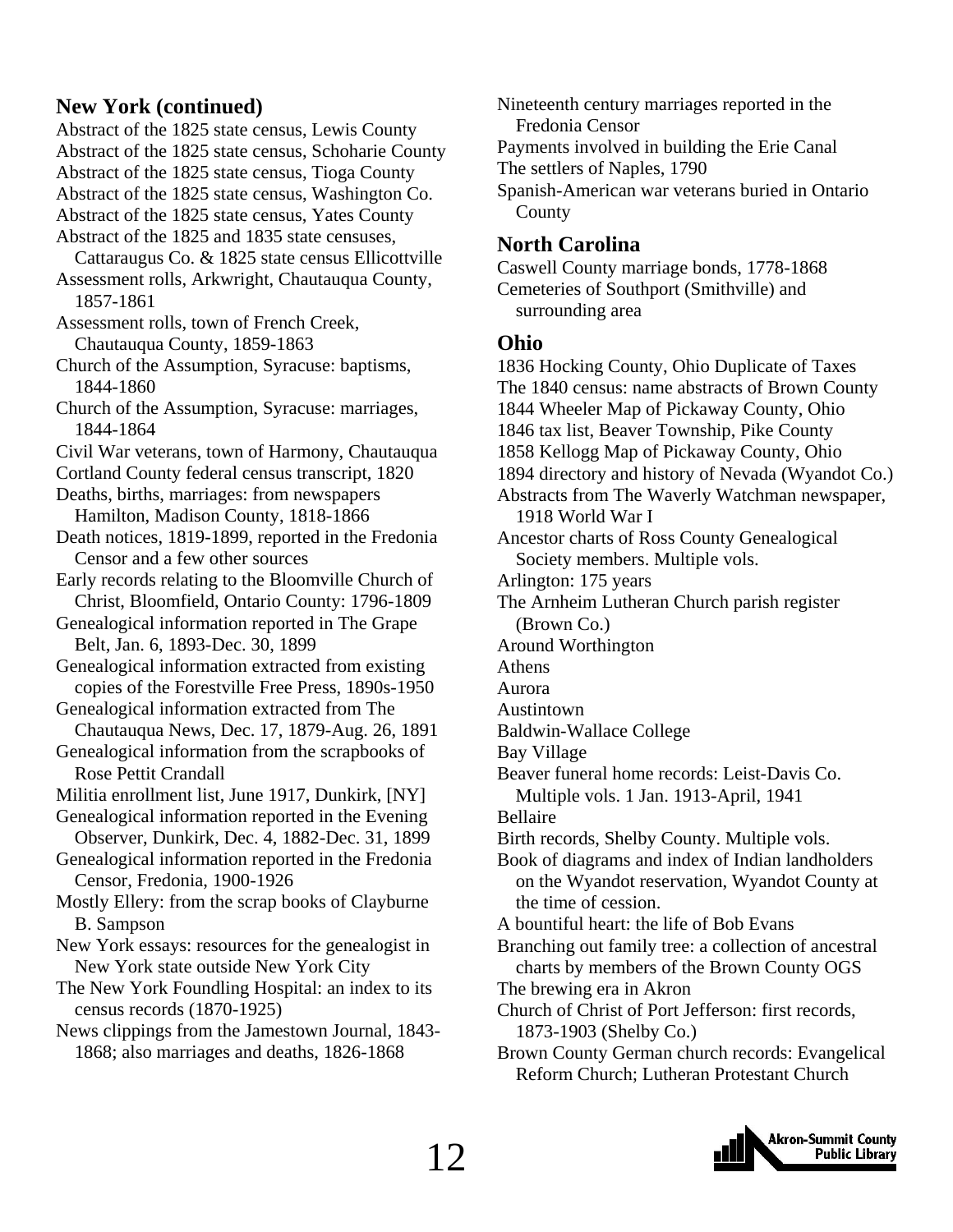#### **Ohio (continued)**

Brown Co. 1818 index, original land patents Brown's Chapel burial records, 1932-54 (Ross Co.) Bucyrus Canal fever: the Ohio & Erie Canal from waterway to canalway Canton Canton area railroads Canton's pioneers in flight Castalia, Cold Creek and the Blue Hole (Erie Co.) Charcoal furnaces of the Hanging Rock iron region Che-le-co-the: glimpses of yesterday Civil War soldiers buried in Wyandot County Cleveland area golf Cleveland Browns history Cleveland Heights congregations Cleveland's department stores Cleveland's gospel music Cleveland's legacy of flight Cleveland's Little Italy Cleveland's national air races Cleveland's University Circle Columbus: the musical crossroads Complete record of land sales, Probate Court, Shelby County, 1852-1862, and 1860-1866 Conquering the Black Swamp, Jackson Township: a history of Jackson Township's first 170 years. (Sandusky Co.) Davis-Hammerstein Funeral Home records April 26, 1941-March 29, 1959 (Pike Co.) Death notices and obituaries from the Chillicothe Gazette. Death Records, Hocking County Probate Court, 1867-1883 Death Records, Hocking County Probate Court, 1883-1894 Death records, Shelby County. 1867-1908 Early Hocking County Marriages from Book A, 1818-1839 Hocking County Probate Court Early settlers and landowners of Wyandot County Early settlers of Scioto County Euclid golf neighborhood Every name index to Franklin County, Ohio Court of Common Pleas order books, 1816-1827 Excelsior [Ross County] mailing list Executors & administrators, Common Pleas, Shelby

Fairfield trace surname index, 1979-2005 Fairview Cemetery, Good Hope Twp., Hocking Co. Fairview Park First annual directory of the Village of Sycamore (Wyandot Co.) Forest Cemetery [Pickaway County] Fringe area cemetery listings (Scioto Co.) A gallery of Pickaway ancestors Genealogical abstracts of Scioto County deed books A B C, 1803-1812 General index to files, 1845-1952, Probate Court, Wyandot County Geneva The Gist Settlement book (Brown County) Gravestone inscriptions of Scioto County Greeks of Stark County Grove City Guardianship Index for Hocking County, 1831-1987 Guardianship records of minor children, Pike County, 1815-1899 Hammerstein Funeral Home records April 14, 1959- Sept. 30, 1974 (Pike Co.) History articles about Pike County from the historical collections of Ohio by Henry Howe, LLD, 1888 The history of Greenlawn Cemetery in Portsmouth (Scioto Co.) History of Rollersville (Sandusky County) History of Springbank and Yellowbud community: in commemoration of the 200th anniversary of Springbank Methodist Church History of the Ross County Genealogical Society Chapter OGS, 1973-1993 and 1993-1998 Hocking County Death Record Book 3, 1894-1903 Hocking County Death Record Book 4, 1904-1908 Hocking County Deaths, 1909-1925 Health Dept. Hocking County Infirmary & County Home index, 1871-1955 Holy Trinity Cemetery, Union Township Scioto Co. Human interest history of Wood County Index of inmates, Shelby County Infirmary, Sidney, 1866-1883 Index to abstracts of the naturalization records in Brown County Index to atlas of Wyandot Co., 1879 Index to divorce records, Ross County, 1805-1903 Index to Early Licking Co. Home Register, 1838-72

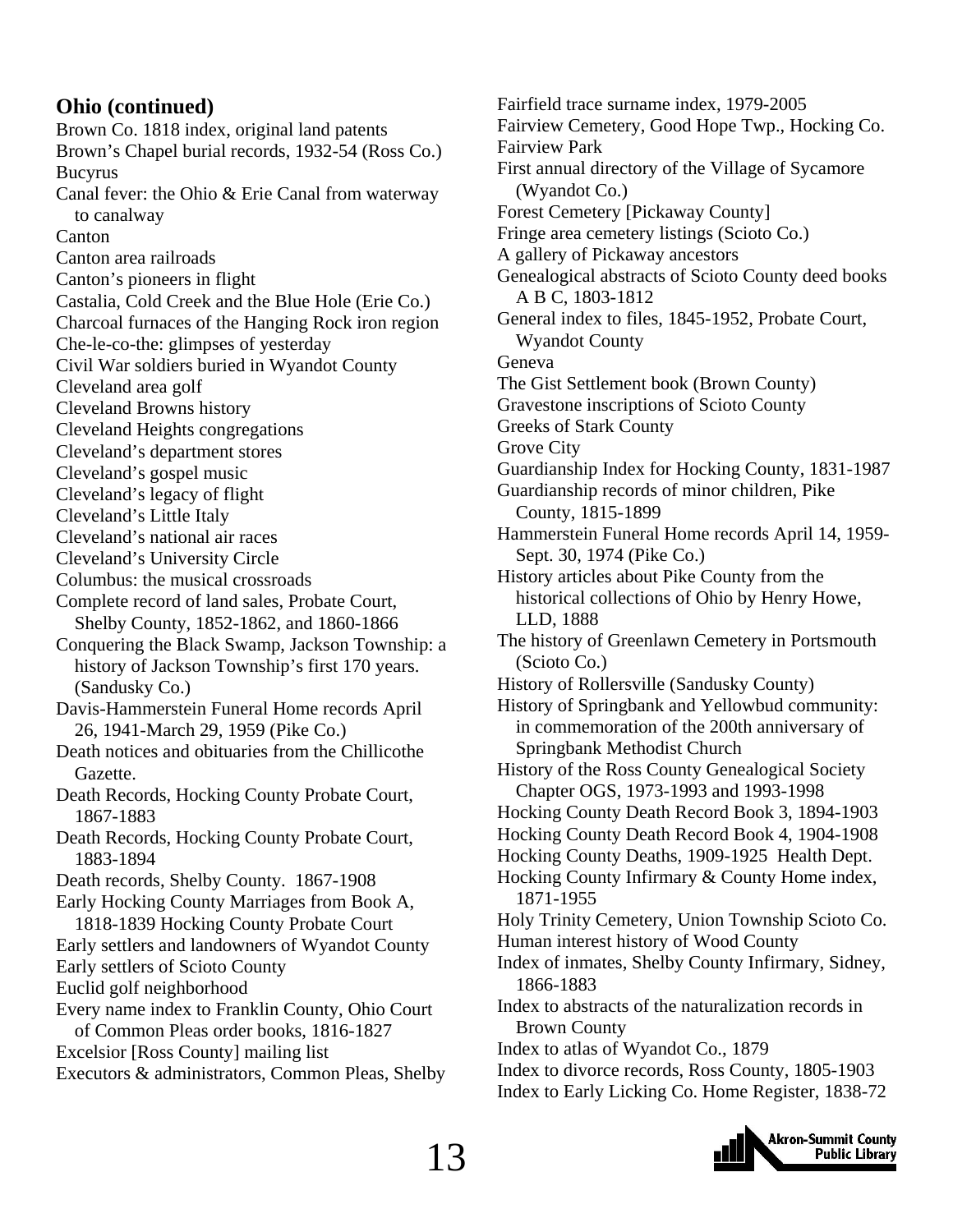#### **Ohio (continued)**

It started with doctors on horseback: a history of medicine,  $50<sup>th</sup>$  anniversary of Wood Co. Hospital Jackson Township, Pike County news items & tidbits Jackson Township obituaries, Pike County Jim Henry's photo collection of Pike County people & places Landowner maps 1871&1858; tract book 1830- 1850; road & river tracts; canal land purchases Little-known tales of Old Chillicothe & Ross Co. Lowrey Funeral Home records: 1899-1911, 1912-37 Mansfield Cemetery and Mansfield Catholic Cemetery: burials 2001-2008 Marriage Records Hocking County, Ohio, 1839-59 Ministers licensed to solemnize marriage, 1882- 1976 [Pike Co.] Mitchell Raiders: thrilling incidents never before published Morrow County births. Multiple vols. 1856-1908 Morrow County earliest churches, 1800's-1940's Morrow County early death records 1880-1908 Morrow County Health Department: Morrow Co. residents, death out-of-county (1968-2001) Morrow County Home records: 1871-1986 Morrow County probate marriage records 1907-51 Morrow County wills index, 1848-1926 Mother's pension & docket record, 1915- June 1932 (Shelly Co.) Newsletter abstracts of Brown County Ohio & Erie Canal motor tour Ohio River survey, Pike County, 1821-1841 Ohio's rank and file from Wyandot County in the War of the Rebellion Old folks interviews: The Republican Herald, March 3, 1870 to January 27, 1976, Waverly One-room schools of Ross County Pemberton, 1852-2002: a village to remember People of St. Paul's Episcopal Church, Akron Piatt Funeral Home records, Portsmouth Picturesque Chillicothe & Ross Co: centennial 1896 Pictorial memories of one-room schools, Wyandot County, 1885-1920 Picture story of flood, Mar. 26, 1913 (Scioto Co.) Pike County Chapter OGS newsletters 1973-1989 Pike County deaths. Multiple vols. 1866-1876

Pike County Genealogical Society 30th anniversary, 1973-2003 Pike County will abstracts Pike's past historical sketched drawings & articles of Pike County Pioneer sketches: life in the Northwest Territory and Ross County, 1600s-1896 Plat book and history of Wyandot County, 1937 Pleasant Twp. cemeteries, Brown Co. Records of Port Jefferson, Maplewood, Pemberton, Rum Creek Methodist Episcopal churches, 1903 c.1916, Shelby County Records of the Curl Funeral Home, Cardington, Morrow County Register of deaths reported to Board of Health, Shelby County, 8 August 1890-9 December 1908 Revolutionary War patriots of Ross County The rise and progress of the Deer Creek Settlement [Ross County] Ross County Ross County family Bible records Sandusky Co. index to marriage records, 1820-94 School bells ringing out our heritage: early schools of Wyandot County Scioto County obituaries Second interim report: selected genealogies from the area of Laurelville and Adelphi Shelby County Board of Equalization, 1846-1870 Shelby County Children's Home: located at Sidney Shelby County divorce action, 1819-1900 Shelby County early newspaper items Shelby County land tax, 1821 & sale of land for taxes, 1822-1829 Shelby County marriages Jan. 1899-Oct. 1915 Shelby County ministers, 1852-1928 Shelby County one-room schools. 2 vols. plus index Shelby County Teachers Institute record book, 1881-1913 Shelby County unrecorded or delayed birth records Bk. 1: 1882-1943 Soldier discharge records, Pike County The story of Bourneville (Ross Co.) Tombstone inscriptions: St. Margaret's Catholic Cemetery, St. Francis Xavier Catholic Cemetery and Blue Lick Catholic Cemetery, Ross County Tombstone inscriptions of Deerfield Township, Ross Co.

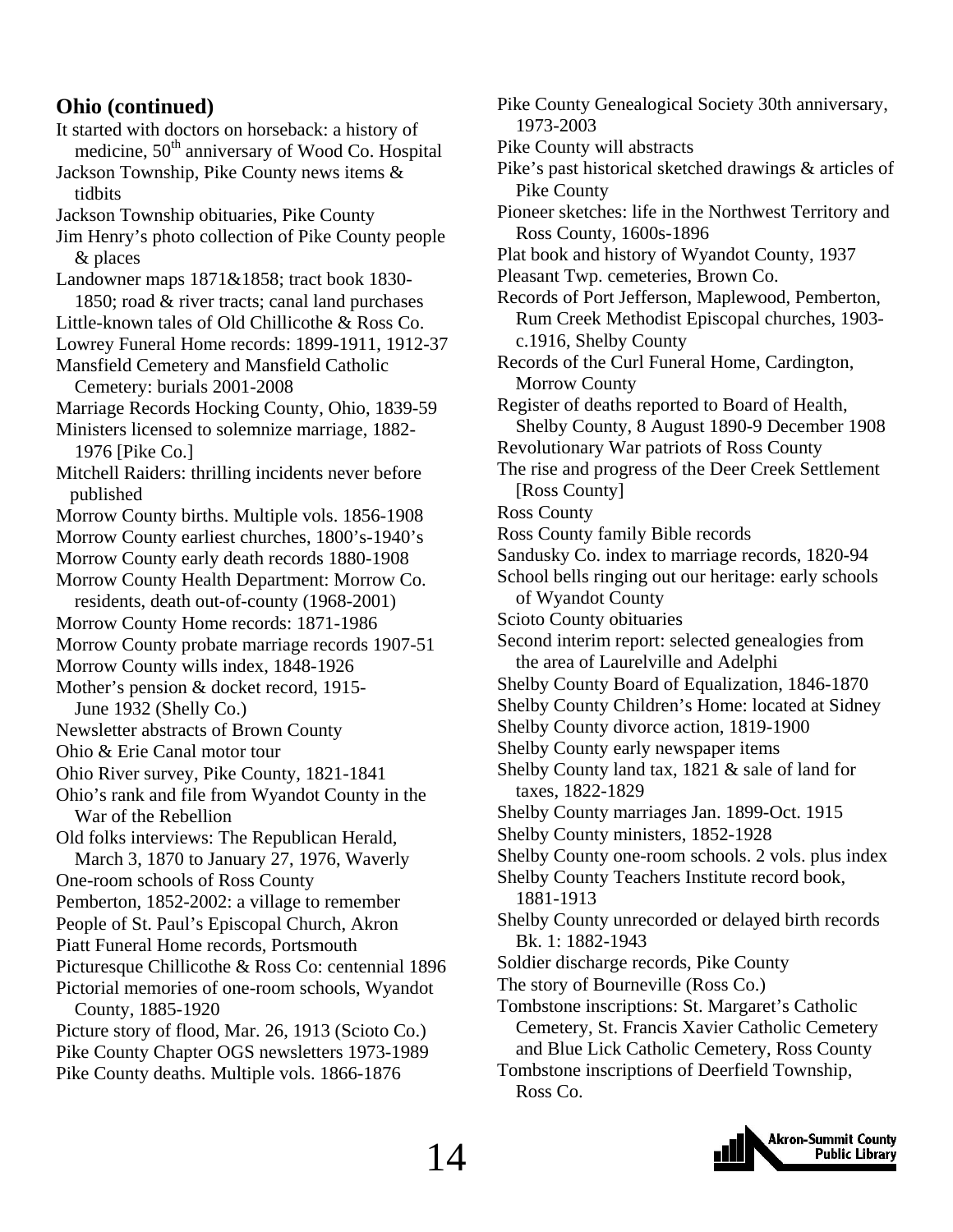#### **Ohio (continued)**

Tombstone inscriptions, Union Township, Ross Co. The Underground Railroad's busiest escape route (Brown County) Union Township cemeteries, Brown Co. Wood County source book from newsletters. Wood County's role in the Civil War. 2 vols. Vinton County Roster of WWI Soldiers, Sailors, Marines and Nurses The Waverly Democrat 1908 correspondence: Pike County & neighboring communities Wyandot County family Bible records, 1987

#### **Pennsylvania**

Bedford County archives Early times on the Susquehanna Lancaster County Old Order Amish cemetery record: includes Lancaster County, daughter communities and extinct settlements Research in Pennsylvania Tax lists, Westmoreland County, 1786-1810

#### **South Carolina**

Anderson County cemeteries Cemetery inscriptions of Charleston County

#### **Tennessee**

Campbell County marriages, 1838-1881 Cemetery records of Franklin County Cemetery records of Marshall County Lawrence County marriages, 1818-1870 Lincoln County official marriage records, 1838-80 Nineteenth century Tennessee adoptions, legitimations and name changes

#### **Virginia**

Roanoke County graveyards through 1920 Surry County tithables, 1668-1703 Warwick County colonial court records When past is prologue: a history of Roanoke Co.

#### **West Virginia**

Brooke County (VA/WV) personal property tax. Cemeteries book Civil War letters of Lt. Milton B. Campbell, 12th West Virginia Cavalry Cemeteries updated book [Kanawha Co.] Early births of Raleigh County

Early deaths of Raleigh County Early Monroe County wills Elk Hills Memorial Park, Big Chimney Fayette County deaths Fayette County wills Gilmer County deaths, 1932-2006 Hardesty's history of Wayne County Historical footprints: a series to honor those who left behind a lasting impression (Raleigh Co.) Kanawha Co. births, 1853-1878 Kanawha Co. cemeteries Kanawha Co. death records, 1935-1937 Major George C. Trimble, 11th West Virginia Infantry: a soldier's life revisited Monroe County deaths Monroe County wills New Salem Church (Raleigh Co.) Putnam County marriages, 1882-1911 Raleigh County cemeteries Raleigh County marriages Raleigh County school days of yesteryear Raleigh County wills Recipes for cookin' on the old coal camp cook stove (ca 1914-1917) Salute to the veteran: men of WWII in the news Summers County deaths Tribute to the police officers (Raleigh Co.) The West Virginia encyclopedia Wyoming County births Wyoming County deaths Wyoming County wills

#### **Canada**

Directory of surnames, 1995 ed. Erin's sons: Irish arrivals in Atlantic Canada

#### **Military**

Carlin's Wheeling battery: a history of Battery D, First West Virginia Light Artillery Finding information on personal participation in World War II

#### **Reference**

Documents of our ancestors: a selection of reproducible genealogy forms & tips Numbering your genealogy: basic systems, complex families and international kin Transatlantic voyages, 1600-1699